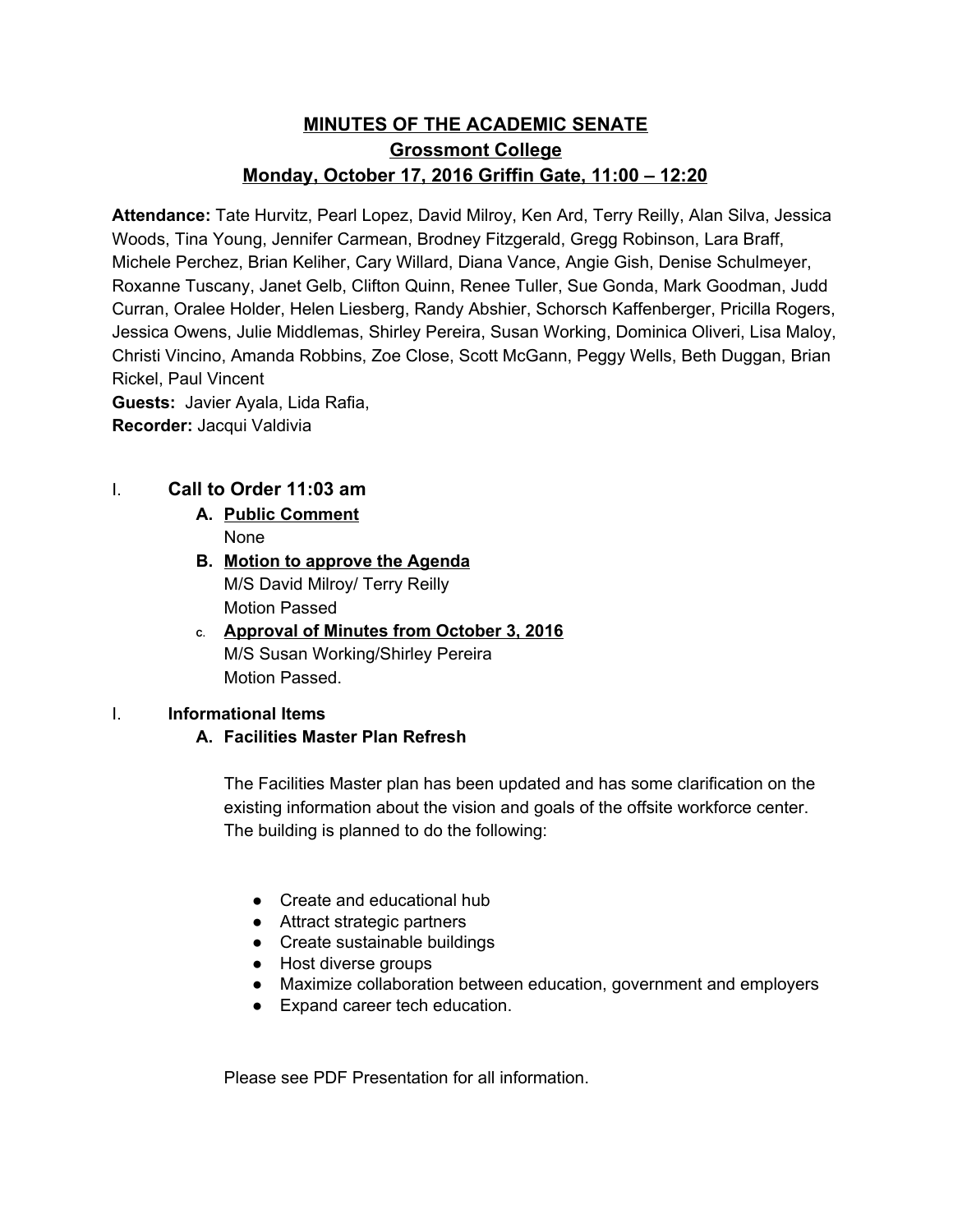#### **B. Online Class Max Resolution**

Upon the recommendation of our Distance Ed Committee, we have a draft of a resolution about online class maxes (see attached). If a class max is already below this number the class size will not be increased. Only classes with over 35 will be reduced. This is a draft, and AS is still hearing pros and cons of this resolution.

A concern was raised that this could hurt enrollment if we have to create an extra class for 15 students this would cost the college more to create the second class.

Please look at questions surrounding the online class max and this will be discussed in AS in two weeks.

# **II. President's Report (Tate Hurvitz)**

#### **A. Enrollment Update**

Enrollment numbers are in and we are up .1% from Fall to Fall. This is not the 6% growth we were hoping for. What this means for Grossmont is that our growth need for spring (if we are to make up for fall) is now 12%. We do not expect to make our goal, but we will still try to make progress to that goal as much as possible.

Chairs were asked to add many sections to the fall schedule and they filled very well. This helped us in the movement to break back into positive enrollment territory. We will continue to look at ways to increase our FTES. That is not just by scheduling classes, that includes promotion, retention, and outreach. Adding more nights and weekend programs for working adults is a newer population that we have not pursued. This will require a lot of effort and energy but are very important for us.

As we move forward, we will need to organize ourselves around a core set of plans for promotion, retention and outreach. We have already begun creating plans for promotion, retention and outreach and now need to move together and organize a single plan that optimizes all of these goal. As opportunity's to contribute to this work arise we will need effort from everyone including faculty, administration, staff and students.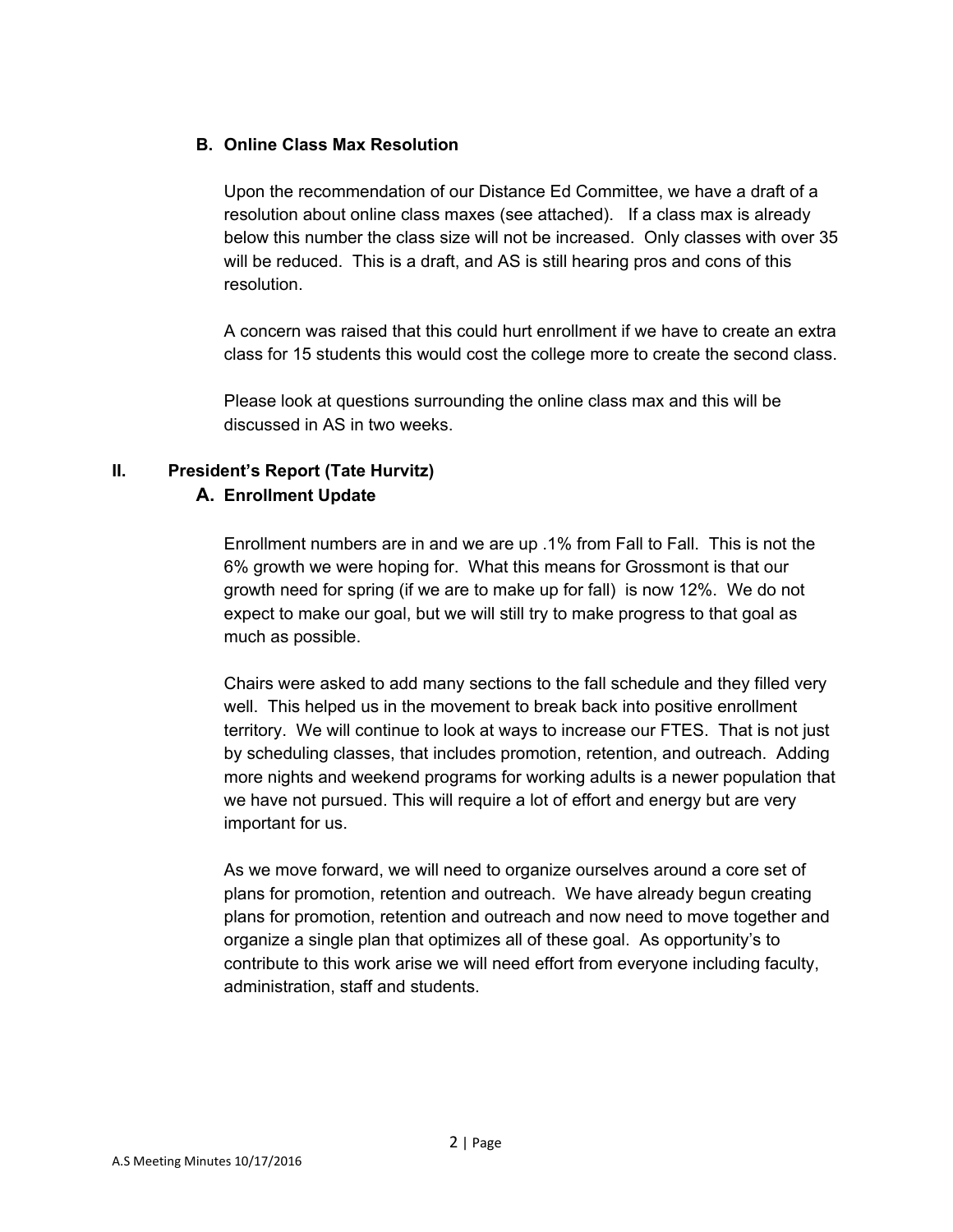### **B. Campus Conversations**

Judd Curran has organized a meeting with the Chairs and Coordinators and the President's Cabinet. This is being organized for open conversations about what's happening; where are our concerns and where do we see opportunities. This dialogue is a chance to create open communication and moving forward with a productive, collaborative and coordinated effort.

## **C. Alliance Retreat**

There was a 5 hour Alliance Retreat held last week at Cuyamaca College. There were many key elements that were talked about, including alignment with English, ESL and Math, and Duel Enrollment as part of our promise program with GUHSD. There was a lot of discussion on offering a counseling course and what that course would look like. There were open conversations about priorities and owning those priorities. We will not take existing courses and repurpose them for this. We will take a collaborative effort to create classes that meets the needs of students, faculty and staff both college and high school. We will be building from the ground up. We are still working on whether classes will be offered in the interim or if we will wait for the courses to be built.

## **D. Fall Preview**

The Fall preview is coming up on October 29, 2016. The event is a new version of an open house event. Heriberto Vasquez has been working on outreach in our community and is asking for participation in this event. This is the beginning of a coordinated and sustained effort in outreach. Several different departments have already signed up, and we want to let other departments know the opportunity is still open to do a booth or a presentation. This is an event that will continue to happen in the future. In the future Heriberto plans to do this during the week and not on a weekend as there is concern for high school scheduling difficulties.

### **E. Single Plan for Categoricals**

Did not have time for this topic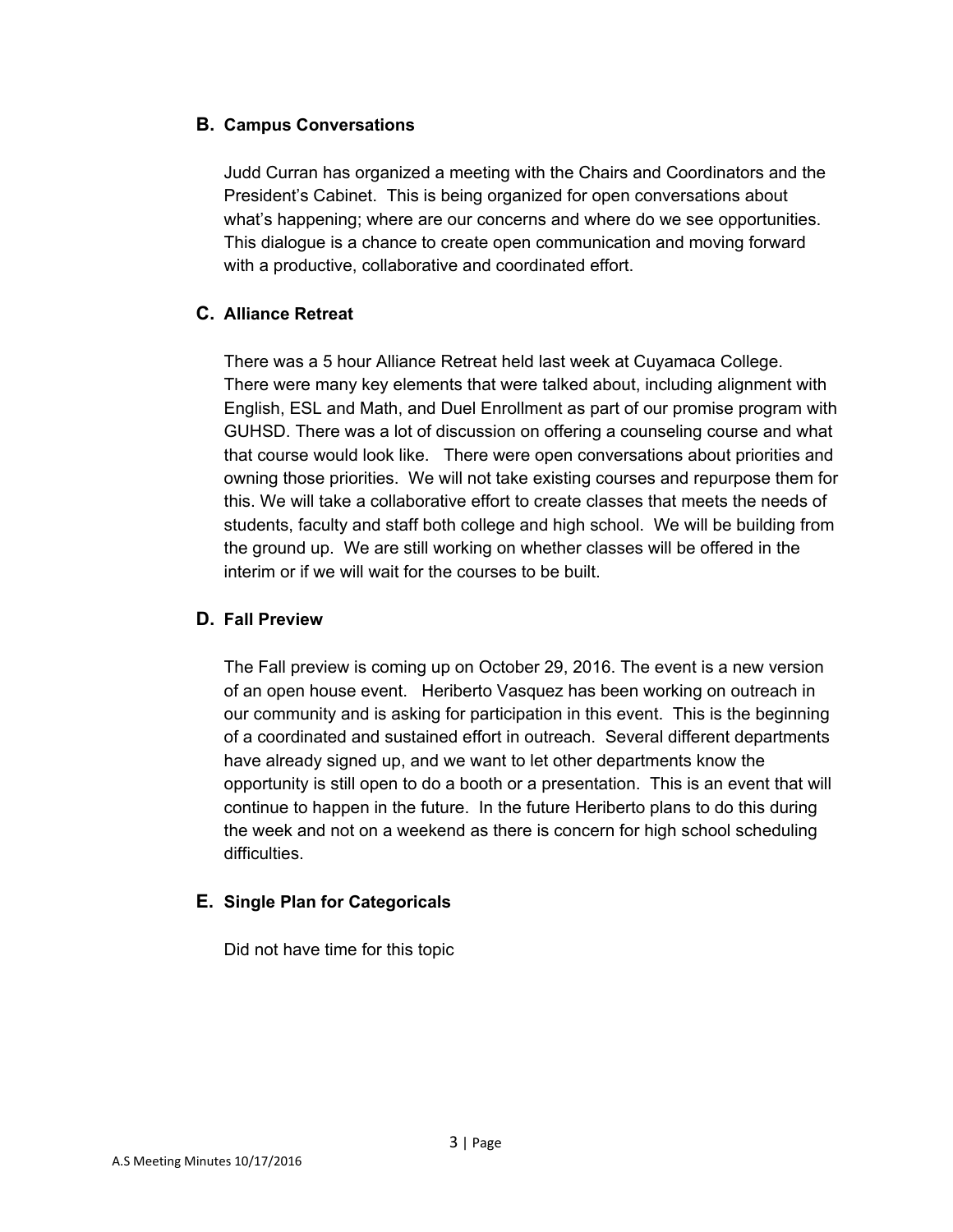#### **III. COMMITTEES**

#### **A. Program Review – Nate Scharaff and Bonnie Ripley**

This is an update on the process and the handbook of program review. We currently have two departments that are going through the pilot process. The handbook is done and in the hands of Tate Hurvitz. The final polishes should be done this week.

From the survey that was sent out, we have made changes to support your requests**.** Some of the main concerns were that departments need more time, more support, and more money. Also make the actual review less examinatory and make it more meaningful. The net goal of PR is to shine a light on the good work that departments do and share best practices.

The procedure changes are we will start planning two semesters out instead of one. One semester out will be when departments receive their schedule and reassign time, and they will write their PR. Then the review semester is when the committee reviews your document. This takes approximately two weeks and then PR will come back with questions to the department about the document. The department will then research those questions and then amend their document. Then the department meets with the PR committee and they want to hear the recommendation that you have and any needs of the department. PR in turn gives recommendations and commendations. The semester after your PR you will meet with the VPAA and they will follow up with your recommendations and how the department has worked with those recommendations.

The process changes start with the handbook which is the main interface of this whole process. The book has been cut down from 12 to 9 sections. The handbook is much more streamlined in process. Bonnie Ripley is one of the most valuable changes in the process as she is the data liaison. She will compile and prepare the data and drops it directly into the department's document she then explains the data to the department. She will be giving the data in summaries and graphs that help interpret what is going on in the department. The dean will check in with the writers during the process, and the writing will be a collaborative effort with a cloud drive set up to delegate out the work, so that the writer is not doing all the writing. The new process will be reassigned time equivalent to teaching a 3 unit course.

A question was raised about the bigger departments getting more time to write as